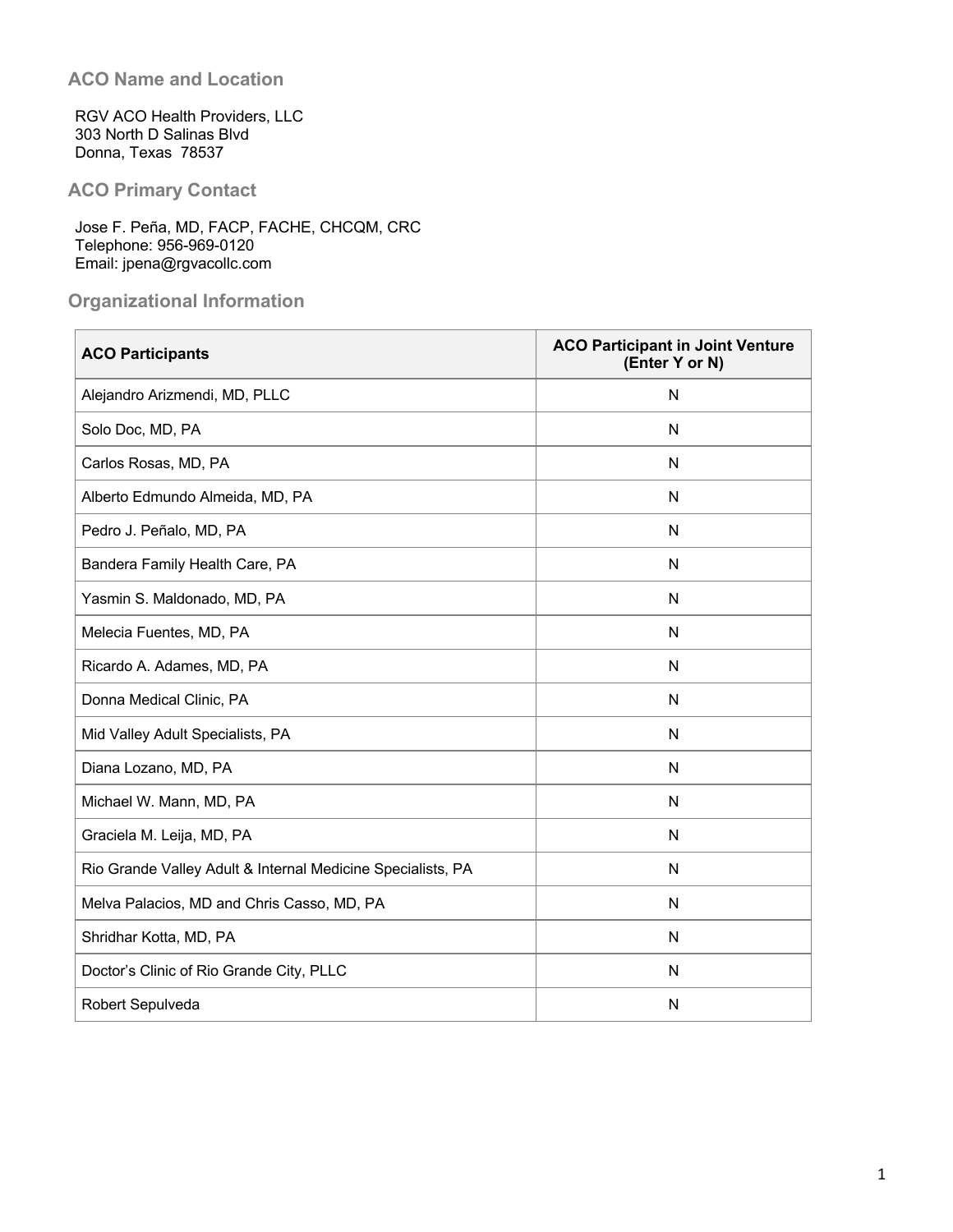| <b>ACO Governing Body</b> |                      |                                                                                  |                           |                                                                            |                                                  |  |
|---------------------------|----------------------|----------------------------------------------------------------------------------|---------------------------|----------------------------------------------------------------------------|--------------------------------------------------|--|
| <b>Member</b>             |                      | <b>Member's Voting</b><br><b>Power-Expressed</b><br>as a percentage or<br>number | <b>Membership</b><br>Type | <b>ACO Participant Legal</b><br><b>Business Name/DBA,</b><br>if Applicable |                                                  |  |
| Last<br><b>Name</b>       | First<br><b>Name</b> | <b>Title/Position</b>                                                            |                           |                                                                            |                                                  |  |
| Peña                      | Jose                 | Chairman:<br>Voting Member                                                       |                           | <b>ACO Participant</b><br>Representative                                   | Donna Medical Clinic, PA                         |  |
| McDougal                  | Pedro                | Voting Member                                                                    |                           | <b>ACO Participant</b><br>Representative                                   | RGV Adult & Internal Medicine<br>Specialists, PA |  |
| Peñalo                    | Pedro                | <b>Voting Member</b>                                                             |                           | <b>ACO Participant</b><br>Representative                                   | Pedro J. Peñalo, MD, PA                          |  |
| Soto                      | Jose                 | <b>Voting Member</b>                                                             |                           | Medicare<br>Beneficiary<br>Representative                                  | N/A                                              |  |
| Arizmendi                 | Alejandro            | Voting Member                                                                    |                           | <b>ACO Participant</b><br>Representative                                   | Alejandro Arizmendi, MD, PLLC                    |  |
| Maldonado                 | Yasmin               | Voting Member                                                                    |                           | <b>ACO Participant</b><br>Representative                                   | Yasmin S. Maldonado, MD, PA                      |  |

| <b>Key ACO Clinical and Administrative Leadership</b> |                                                         |  |  |  |
|-------------------------------------------------------|---------------------------------------------------------|--|--|--|
| Jose F. Peña, MD                                      | <b>ACO Executive</b>                                    |  |  |  |
| Alejandro Arizmendi, MD                               | <b>Medical Director</b>                                 |  |  |  |
| Diana Lozano, MD                                      | <b>Medical Director</b>                                 |  |  |  |
| Pedro E. McDougal, MD                                 | <b>Medical Director</b>                                 |  |  |  |
| Pedro J. Peñalo, MD                                   | Medical Director; Quality Assurance/Improvement Officer |  |  |  |
| Cassandra Treviño, PA-C                               | Compliance Officer                                      |  |  |  |

| <b>Associated Committees and Committee Leadership</b>   |                                           |  |  |  |
|---------------------------------------------------------|-------------------------------------------|--|--|--|
| <b>Committee Name</b>                                   | <b>Committee Leader Name and Position</b> |  |  |  |
| <b>Beneficiary Engagement Committee</b>                 | Jose Soto, Chair                          |  |  |  |
| Quality Assurance and Performance Improvement Committee | Pedro J. Peñalo, MD, Chair                |  |  |  |
| <b>Utilization Committee</b>                            | Jose F. Peña, MD, Chair                   |  |  |  |

### **Types of ACO Participants, or Combinations of Participants, That Formed the ACO:**

• Networks of Individual Practices of ACO Professionals

## **Shared Savings and Losses**

#### **Amount of Shared Savings/Losses**

- Third Agreement Period
	- o Performance Year 2020, \$9,456,735
	- o Performance Year 2019, \$7,970,108
- Second Agreement Period
	- o Performance Year 2018, \$7,239,220
	- o Performance Year 2017, \$9,427,971
	- o Performance Year 2016, \$10,027,046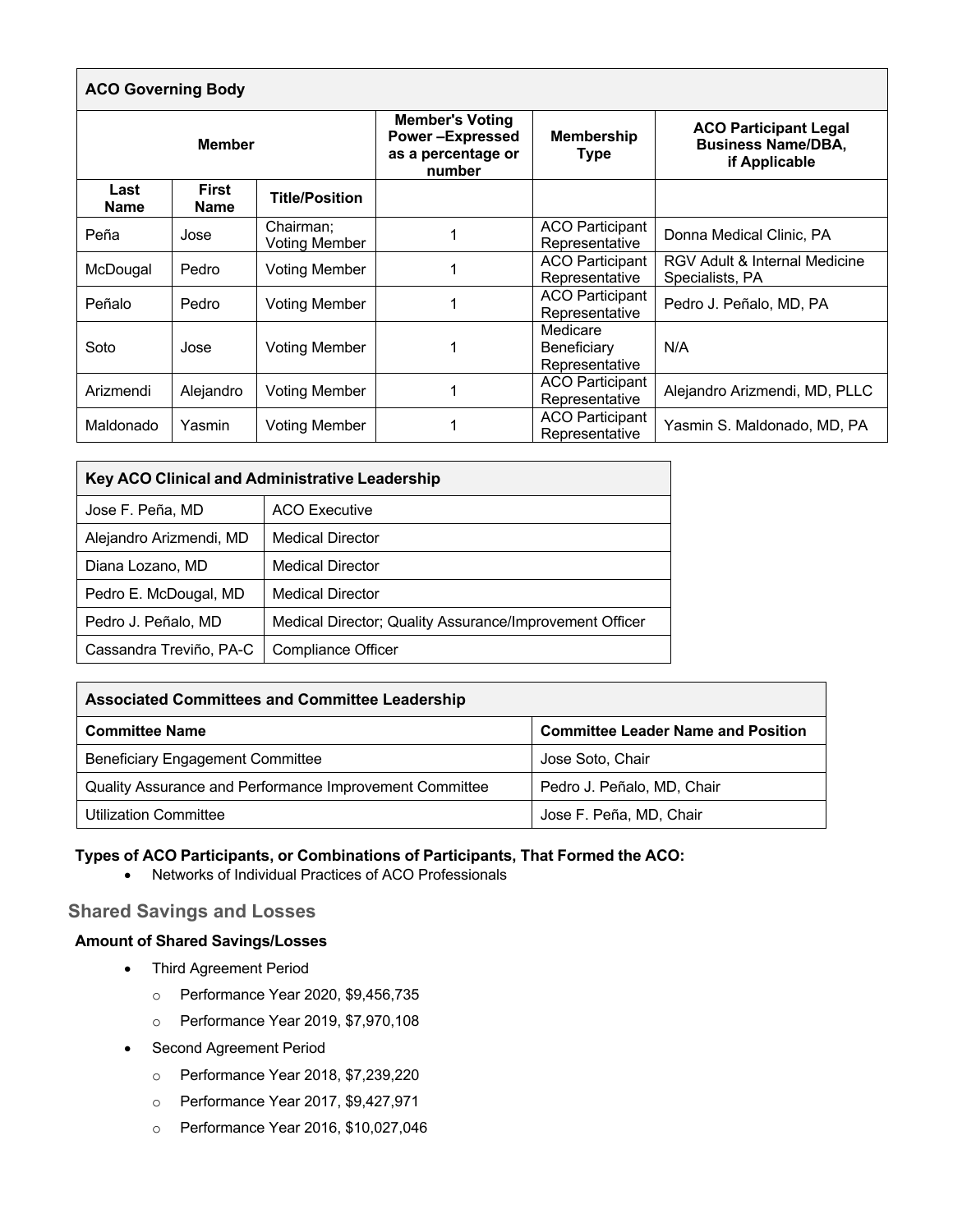- First Agreement Period
	- o Performance Year 2015, \$12,619,152
	- o Performance Year 2014, \$7,528,797
	- o Performance Year 2013, \$11,900,756

### **Shared Savings Distribution**

- Third Agreement Period
	- o Performance Year 2020
		- § Proportion invested in infrastructure: 33%
		- **•** Proportion invested in redesigned care processes/resources: 5%
		- Proportion of distribution to ACO participants: 62%
	- o Performance Year 2019
		- Proportion invested in infrastructure: 21%
		- **•** Proportion invested in redesigned care processes/resources: 11%
		- § Proportion of distribution to ACO participants: 68%
- Second Agreement Period
	- o Performance Year 2018
		- **•** Proportion invested in infrastructure: 21%
		- **•** Proportion invested in redesigned care processes/resources: 11%
		- § Proportion of distribution to ACO participants: 68%
	- Performance Year 2017
		- **•** Proportion invested in infrastructure: 16%
		- **•** Proportion invested in redesigned care processes/resources: 12%
		- Proportion of distribution to ACO participants: 72%
	- o Performance Year 2016
		- § Proportion invested in infrastructure: 28%
		- § Proportion invested in redesigned care processes/resources: 4%
		- Proportion of distribution to ACO participants: 68%
- First Agreement Period
	- o Performance Year 2015
		- § Proportion invested in infrastructure: 30%
		- **•** Proportion invested in redesigned care processes/resources: 5%
		- § Proportion of distribution to ACO participants: 65%
	- o Performance Year 2014
		- § Proportion invested in infrastructure: 30%
		- **•** Proportion invested in redesigned care processes/resources: 5%
		- **•** Proportion of distribution to ACO participants: 65%
	- o Performance Year 2013
		- **•** Proportion invested in infrastructure: 30%
		- **•** Proportion invested in redesigned care processes/resources: 5%
		- § Proportion of distribution to ACO participants: 65%